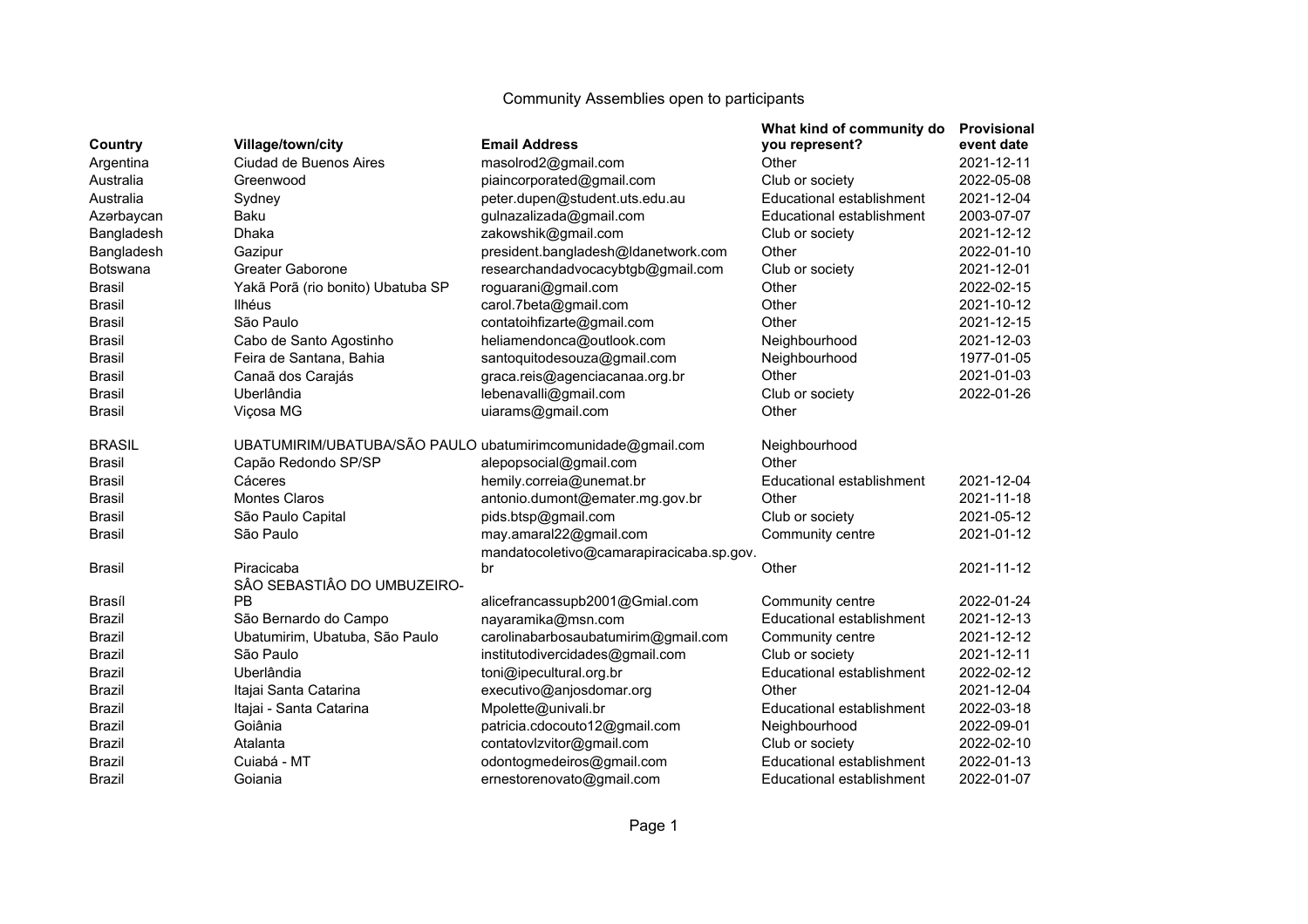| <b>Bulgaria</b>     | <b>Burgas</b>                         | dbozhinova@abv.bg                 | Neighbourhood             | 2021-12-10 |
|---------------------|---------------------------------------|-----------------------------------|---------------------------|------------|
| Cambodian           | Kampot                                | alex_taylor@hotmail.com           | Neighbourhood             | 2022-02-06 |
| Canada              | Vancouver                             | hello@threadingchange.org         | Club or society           | 1995-11-30 |
| Canada              | Victoria                              | thorhenrich16@gmail.com           | Club or society           | 2021-10-29 |
| Canada              | Calgary                               | atalkinggame@bearfootfreelance.ca | Neighbourhood             | 2021-11-30 |
| China               | Shanghai                              | 2497155648@qq.com                 | Educational establishment |            |
| China               | In the Beijing area                   | 1610792766@qq.com                 | Club or society           |            |
| China               | Zhenjiang                             | 2496284767@qq.com                 | Educational establishment |            |
| China               | Beijing                               | mosaicmoments@icloud.com          | Club or society           | 2021-12-15 |
| Congo - Kinshasa    | <b>Bunia</b>                          | japhetmbs@gmail.com               | Place of worship          | 2021-12-18 |
| Congo - Kinshasa    | <b>BUKAVU</b>                         | eliud@kivuhub.net                 | Educational establishment | 2017-09-12 |
| Côte d'Ivoire       | Abidjan                               | pauline.mocchi@gmail.com          | Other                     |            |
| Democratic Republic |                                       |                                   |                           |            |
| of Congo            | Mbujimayi                             | ikasongo47@gmail.com              | Club or society           | 2021-11-12 |
| Deutschland         | Reinheim                              | d.schiechel@gmail.com             | Club or society           | 2021-12-11 |
| England             | Lancaster                             | alice.rcragg@gmail.com            | Neighbourhood             | 2022-01-15 |
| England             | Kings Worthy                          | tomandrewpower@gmail.com          | Educational establishment | 2021-01-12 |
| England             | Harrogate                             | worldwarx@icloud.com              | Other                     |            |
| England             | Clacton on sea                        | tonibaker@gmx.com                 | Other                     |            |
| GB                  | Little Polgooth, St Austell, Cornwall | czam2003@yahoo.co.uk              | Neighbourhood             | 2022-02-02 |
| <b>GB</b>           | London                                | andriae4@gmail.com                | Other                     | 2022-04-29 |
| Georgia             | <b>Thilisi</b>                        | mariamavakova@gmail.com           | Other                     | 2021-12-24 |
| Germany             | Neuenstadt                            | cornelius.oette@posteo.de         | Club or society           | 2021-01-11 |
| Germany             | <b>Berlin</b>                         | estondavid@gmail.com              | Club or society           | 2022-01-29 |
| Hong Kong           | Sai Kung                              | dhanadam@gmail.com                | Neighbourhood             | 2021-11-06 |
| India               | Indarvelly                            | shankerg1989@gmail.com            | Club or society           | 2021-11-20 |
| India               | Malappuram                            | fathimanezrinzot022@gmail.com     | Other                     | 2022-02-18 |
| India               | Achalpur                              | melghatian@gmail.com              | Other                     | 2021-11-09 |
| India               | Dharani                               | nisarga.institute17@gmail.com     | Other                     | 2021-11-09 |
| India               | Trivandrum                            | epanil@gmail.com                  | Club or society           |            |
| India               | Doimukh                               | tarun.mene@rgu.ac.in              | Educational establishment | 2022-02-20 |
|                     | Jagatpur Madhubani Bihar India        |                                   |                           |            |
| India               | pincode-847402                        | gpsvsjp@gmail.com                 | Club or society           | 2021-08-11 |
| India               | Bhubaneswar                           | udyama.pradeep@gmail.com          | Club or society           | 2021-11-11 |
| India               | Hyderabed                             | gaddamashok123@gmail.com          | Educational establishment | 1970-01-01 |
| Indonesia           | Bantul                                | agrivine.ira@gmail.com            | Other                     | 2021-12-12 |
| Indonesia           | Sleman                                | wahyubawonoarumaji@gmail.com      | Club or society           | 1997-02-21 |
| Iraq                | Baghdad                               | zeyadalabdaly@gmail.com           | Neighbourhood             | 2002-07-30 |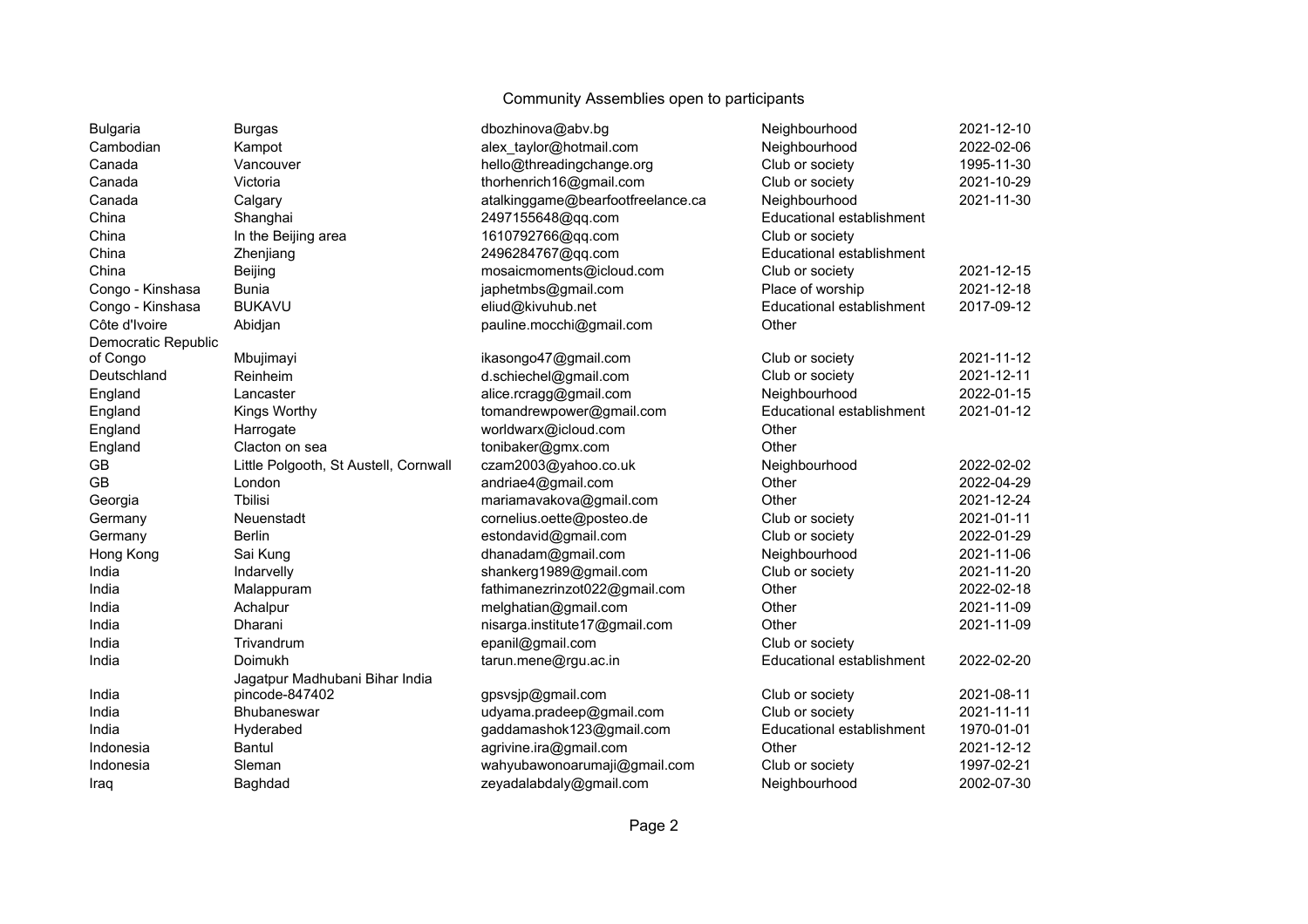| Ireland        | Cobh                               | sthornhill62@gmail.com             | Other                     | 2021-01-12 |
|----------------|------------------------------------|------------------------------------|---------------------------|------------|
| Israel         | <b>Tel Aviv</b>                    | miriamwaltz@gmail.com              | Other                     | 2022-01-16 |
| Italia         | Sassoferrato                       | leonardoguerriero@gmail.com        | Educational establishment |            |
| Kenya          | <b>Busia</b>                       | orichojudy@yahoo.com               | Community centre          | 2021-12-05 |
| kenya          | kakamega                           | frankwesonga2016@gmail.com         | Neighbourhood             | 2021-12-31 |
| México         | <b>TOLUCA</b>                      | pedro_gomez77@hotmail.com          | Club or society           | 2022-03-12 |
| Morocco        | Benguerir                          | manal.zarik@um6p.ma                | Educational establishment | 1998-11-03 |
| Mozambique     | Quelimane                          | radezamoz@yahoo.com.br             | Community centre          | 2021-11-30 |
| Nederland      | Boekel                             | ad@globalgoalscommunity.eu         | Community centre          | 2021-10-31 |
| Nepal          | Kathmandu                          | advocate.subodh.adhikari@gmail.com | Neighbourhood             | 2022-01-01 |
| Nepal          | kathmandu                          | shrawastikarmacharya@gmail.com     | Other                     |            |
| Nigeria        | Fiditi Oyo                         | ojumulekan@yahoo.com               | Educational establishment |            |
| Nigeria        | Ado-Ekiti                          | abrahamademowe14@gmail.com         | Place of worship          | 2021-11-27 |
| Nigeria        | Ota, Ogun State                    | alfred.collins@watson.is           | Educational establishment | 2021-12-04 |
| Nigeria        | Mushin                             | mymttw@gmail.com                   | Community centre          | 2021-12-20 |
| Nigeria        | Ibadan                             | adeogunade01@gmail.com             | Club or society           | 2021-11-07 |
| Nigeria        | Ibadan                             | mashhud14@gmail.com                | Club or society           | 2021-11-05 |
| Nigeria        | Lagos                              | ruqayyahjumaimah1223@gmail.com     | Educational establishment | 2021-12-11 |
| Nigeria        | Ayegun Commnity, Ibadan Nigeria    | kudosoladeji@gmail.com             | Educational establishment | 2021-11-25 |
| Nigeria        | Makurdi                            | bartshinyi@gmail.com               | Community centre          | 2021-12-28 |
| Nigeria        | Makurdi, Benue State.              | ochaithankgod080@gmail.com         | Neighbourhood             | 2021-11-12 |
| Nigeria        | <b>BARIGA</b>                      | olumideidowuonline@gmail.com       | Community centre          | 2021-11-24 |
|                | EFUT ABUA EAST CLAN COUNCIL,       |                                    |                           |            |
|                | CALABAR SOUTH LOCAL                |                                    |                           |            |
|                | <b>GOVERNMENT AREA CROSS RIVER</b> |                                    |                           |            |
| <b>NIGERIA</b> | <b>STATE</b>                       | victorbassey86@yahoo.com           | Club or society           | 2021-12-06 |
| Pakistan       | Hyderabad                          | founder@projectcleangreen.org      | Club or society           | 1997-01-05 |
| Pakistan       | Jhelum                             | suneelsgill@gmail.com              | Club or society           | 2022-12-01 |
| Pakistan       | <b>Turbat Balochistan</b>          | noorulmahbaloch@gmail.com          | Neighbourhood             | 2021-11-12 |
| Pakistan       | Village Jan Muhammad Lashari       | noorfatima.sba@gmail.com           | Educational establishment | 2021-12-29 |
| Pakistan       | Nawabshah                          | sairalashari8@gmail.com            | Other                     | 2021-12-21 |
| Pakistan       | <b>Turbat kech</b>                 | bwahid692@gmail.com                | Workplace                 | 2021-01-03 |
| Pakistan       | Karachi                            | nusratbaloch0301@gmail.com         | Neighbourhood             | 2021-10-28 |
| Pakistan       | Turbat                             | mehrbal24@gmail.com                | Other                     | 2021-12-02 |
| Pakistan       | Turbat                             | zaheerahmedb390@gmail.com          | Educational establishment | 2021-11-25 |
| Pakistan       | Turbat                             | sharianwar9@gmail.com              | Community centre          | 1970-01-01 |
| Pakistan       | Turbat                             | mahinbaluch@gmail.com              | Club or society           | 2021-11-20 |
| Pakistan       | Balnigoer Kech Turbat Balochistan  | sameerahmedbaloch@gmail.com        | Neighbourhood             | 1992-06-10 |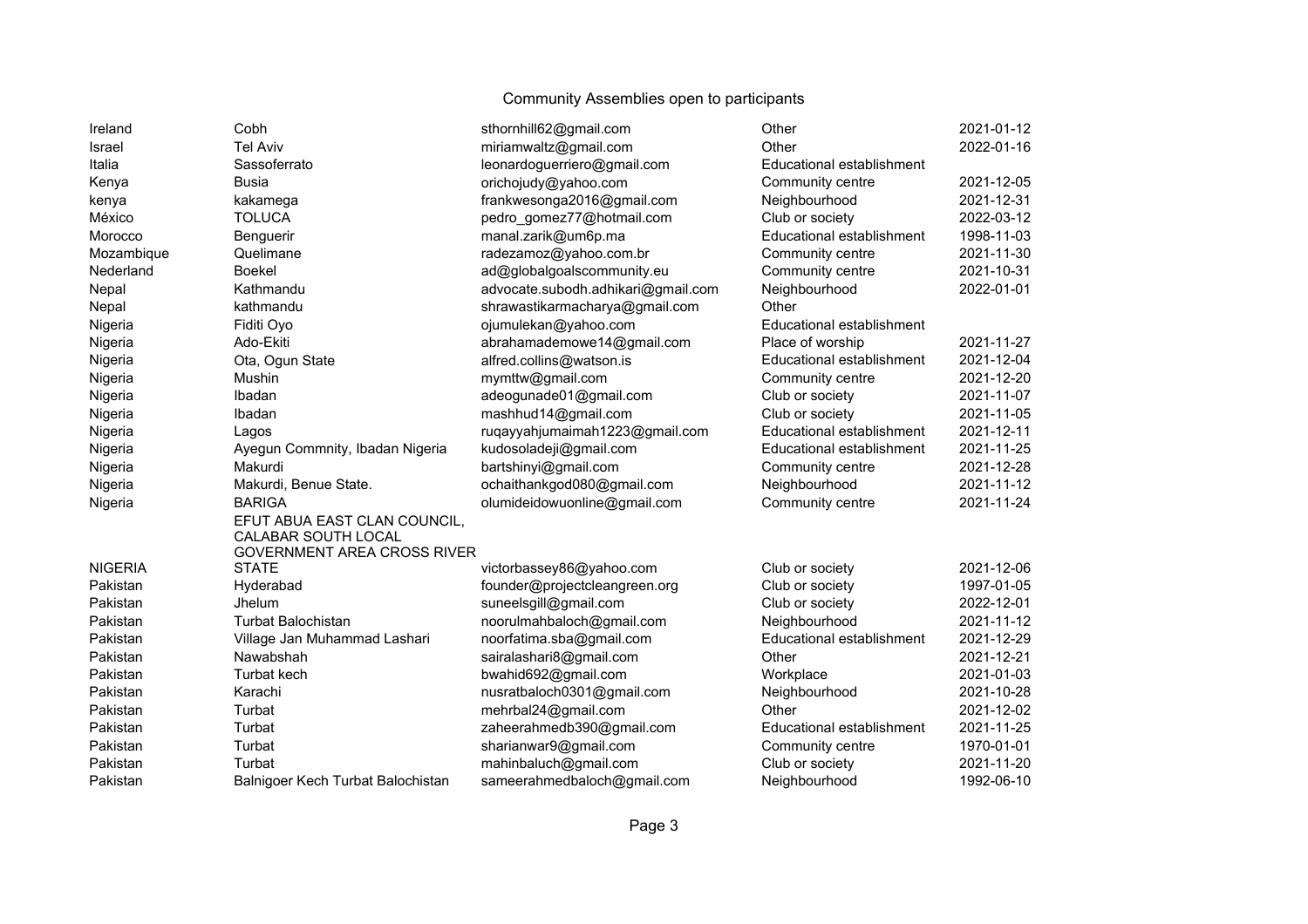| Pakistan        | Umerkot                             | bharat.bansim@gmail.com      | Educational establishment | 2021-12-31 |
|-----------------|-------------------------------------|------------------------------|---------------------------|------------|
| Pakistan        | Bajaur kpk                          | rehanzebkpk@gmail.com        | Community centre          | 2022-03-18 |
| Pakistan        | Peshawar                            | shahid.edwardian5@gmail.com  | Club or society           | 2021-12-25 |
| Pakistan        | Tando allahyar sindh                | lgsattar1@gmail.com          | Workplace                 | 2021-10-11 |
| Pakistan        | Sardaryab/Charsadda                 | zafar1021@yahoo.com          | Educational establishment |            |
| Pakistan        | Peshawar                            | merajhkhan@hotmail.com       | Educational establishment | 2021-12-25 |
| Pakistan        | Gawadar, Balochistan                | kulsoompirjan@gmail.com      | Other                     | 1991-01-04 |
| Pakistan        | Quetta                              | shaziaaqeel123@gmail.com     | Educational establishment | 2021-11-08 |
| Pakistan        | Mithi, Tharparkar                   | ckumar.kolhi@hotmail.com     | Other                     | 2021-12-10 |
| <b>PAKISTAN</b> | Gandi lakki marwat                  | javedmarwa43@gmail.com       | Educational establishment | 2014-11-01 |
| Pakistan        | <b>KARACHI</b>                      | ghazanfar.iqbal@gmail.com    | Educational establishment | 2022-01-15 |
| Pakistan        | <b>MARDAN</b>                       | Sulemk21@gmail.com           | Neighbourhood             | 1996-03-30 |
| <b>PAKISTAN</b> | <b>ISLAMABAD</b>                    | manich.4110@gmail.com        | Educational establishment | 2021-12-06 |
| Pakistan        | Baghderi Tehsil Matta District swat | aminbaghderi@gmail.com       | Other                     | 2021-10-25 |
| Pakistan        | <b>Bhakkar</b>                      | epo.org.pk@gmail.com         | Club or society           | 2021-12-23 |
| Pakistan        | North waziristan                    | zeekhkhan@gmail.com          | Workplace                 | 2021-11-07 |
| Pakistan        | Islamabad                           | a.aahad007@gmail.com         | Other                     | 2021-10-03 |
| Pakistan        | Karachi                             | atifn2282@gmail.com          | Community centre          | 2022-01-05 |
| Pakistan        | Lahore                              | hassaan.cees@pu.edu.pk       | Educational establishment | 2021-12-20 |
| Pakistan        | Islamabad                           | hamzanaqshbandi76@gmail.com  | Community centre          | 2022-03-01 |
| Pakistan        | PISHIN (P077)                       | ikkhan1900@gmail.com         | Educational establishment | 2021-03-03 |
|                 | Wanda fathe Khan shumali, Lakki     |                              |                           |            |
| Pakistan        | Marwat                              | aftabmarwat555@gmail.com     | Club or society           | 2021-10-23 |
| Pakistan        | Lakki Marwat                        | arifurdu86@gmail.com         | Educational establishment | 2021-07-11 |
| Pakistan        | Islamabad                           | Khalid.nca1@gmail.com        | Club or society           | 2021-03-10 |
| Pakistan        | Seria naurang                       | israrhasrat89@gmail.com      | Club or society           | 1970-01-01 |
| Pakistan        | Khuzdar                             | haleem baloch55@yahoo.com    | Educational establishment | 2021-11-08 |
| Pakistan        | Islamabad                           | tawseefkhan73@yahoo.com      | Club or society           | 2021-03-10 |
| Pakistan        | Islamabad                           | fsheikh924@yahoo.com         | Other                     | 2021-03-10 |
| Pakistan        | sangota / Swat pakistran            | aleemullahkhan@yahoo.com     | Club or society           | 2021-11-10 |
| Pakistan        | Islamabad                           | arsalanarif929@gmail.com     | Club or society           | 2021-11-22 |
| Pakistan        | Rawalpindi                          | shehryarkhattak592@gmail.com | Club or society           | 2021-10-04 |
| Pakistan        | Karachi                             | zunaira@emaanzpeekaboo.org   | Club or society           | 2021-12-15 |
| Pakistan        | Islamabad                           | Sajjadhassan8989@gmail.com   | Club or society           | 2021-03-10 |
| Pakistan        | Ghulam nabi shah                    | jaidevkhatri0@gmail.com      | Educational establishment | 2021-11-11 |
| Pakistan        | Peshawar                            | dureepk@gmail.com            | Club or society           | 2021-12-12 |
| Pakistan        | Muslim bagh lakki marwat            | munirkhan12340r@gmail.com    | Educational establishment | 2021-11-01 |
| Pakistan        | kingargali/salarzai/Buner           | razabuneri@gmail.com         | Other                     | 2022-03-23 |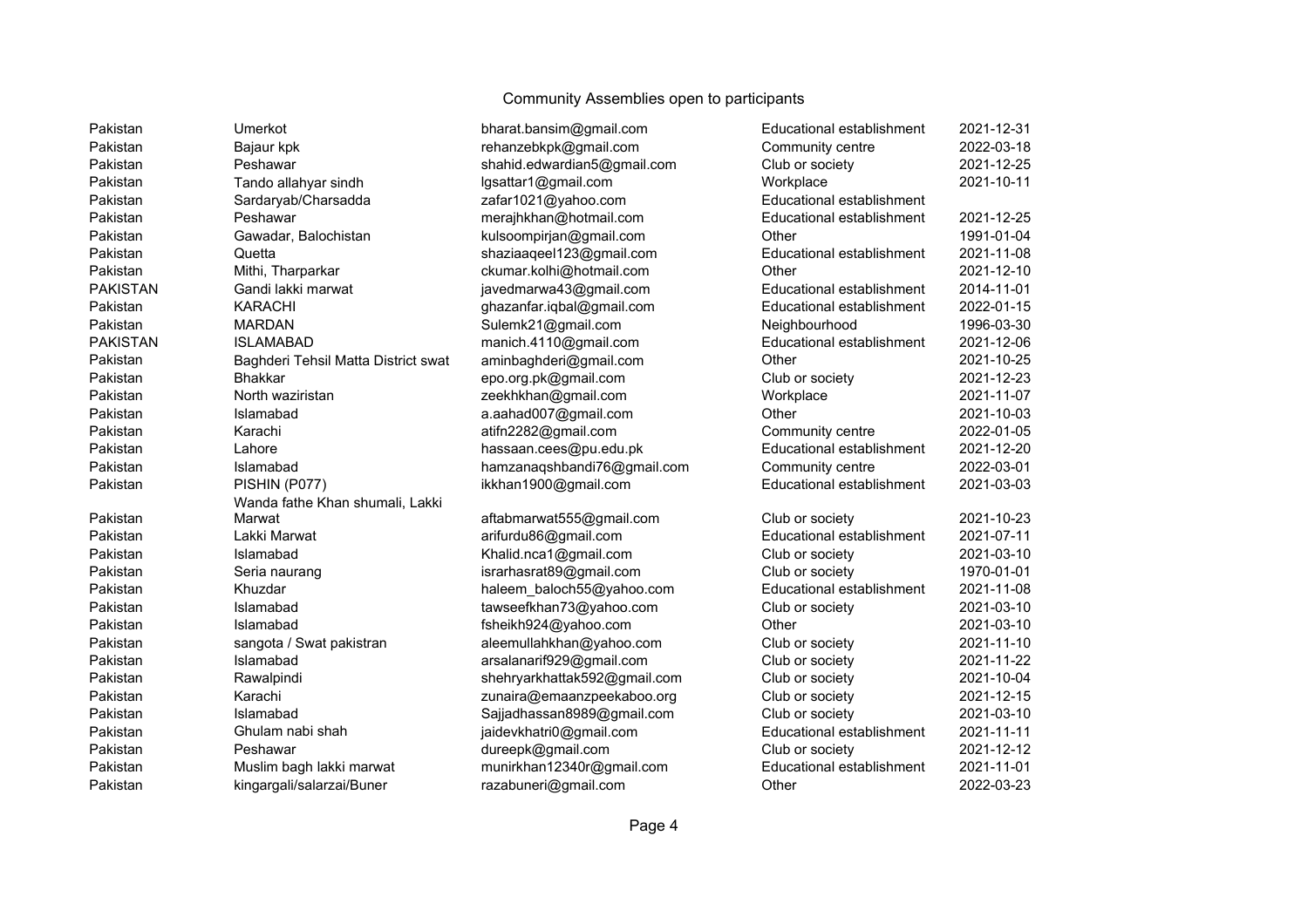| Pakistan           | Islamabad                        | hammadkhan0789@gmail.com            | Community centre          | 2021-12-11 |
|--------------------|----------------------------------|-------------------------------------|---------------------------|------------|
| Pakistan           | Lahore                           | salihamugha80@gmail.com             | Educational establishment |            |
| Pakistan           | Orakzai ex trible                | nausheenfatima6660@gmail.com        | Neighbourhood             | 2021-11-07 |
| Pakistan           | Rawalpindi                       | aftabahmed 7812@yahoo.com           | Club or society           | 2021-10-01 |
|                    | soghalay/Talash/Dir lower, Kpk,  |                                     |                           |            |
| Pakistan           | Pakistab                         | yasirullah744@gmail.com             | Educational establishment |            |
| Pakistan           | Islamabad                        | zafarkhattak@gmail.com              | Club or society           | 2022-01-03 |
| Pakistan           | Kantio Tharpakar                 | gian.chand2017123@gmail.com         | Educational establishment | 2021-12-31 |
| Pakistan           | Turbat                           | zulfbaloch08@gmail.com              | Place of worship          | 2021-11-07 |
| Pakistan           | Islamabad                        | saveramalik78@gmail.com             | Other                     | 1999-11-10 |
|                    | Shamilat Zarifi/PO Box Sher Garh |                                     |                           |            |
| Pakistan           | 23100/ Mardan                    | atif.nisar1996@gmail.com            | Educational establishment | 2021-11-22 |
| Pakistan           | Quetta                           | arooj.rajput22@gmail.com            | Educational establishment | 1990-08-08 |
| Pakistan           | Gwadar                           | shamirnoor998@gmail.com             | Educational establishment | 2021-11-25 |
| Pakistan           | Turbat                           | akbaraisha30@gmail.com              | Educational establishment | 2022-01-01 |
| Pakistan           | Sibi                             | imrankhanyds@gmail.com              | Other                     |            |
| Pakistan           | Lahore                           | fahadshahbaz.com@gmail.com          | Club or society           | 1996-08-31 |
| Pakistan           | Nawabshah                        | abidlashari@gmail.com               | Other                     | 2021-12-03 |
| Palau              | Koror                            | annsingeo@gmail.com                 | Educational establishment | 2021-12-28 |
| Philippines        | Manolo Fortich Bukidnon          | bukidknown@gmail.com                | Other                     | 2021-11-30 |
| São João do Tauape | Fortaleza                        | fricardocalixto@gmail.com           | Community centre          | 2022-02-15 |
| Scotland           | Glasgow                          | lazarusbusiness@yahoo.co.uk         | Community centre          | 2021-12-12 |
| Scotland           | Glasgow                          | t.niamat@sky.com                    | Community centre          | 2021-11-12 |
| Senegal            | Dakar                            | tradji@gmail.com                    | Educational establishment | 2022-01-06 |
| Senegal            | Dakar                            | toulaye@webridgeafrica.com          | Community centre          | 2021-12-10 |
| Slovenia           | Izola                            | experimentsinfiction@protonmail.com | Other                     | 2021-11-07 |
| South Africa       | Pretoria                         | itumelengtechron90@gmail.com        | Educational establishment | 2021-10-08 |
| South Africa       | Johannesburg                     | leonard@ecocleancycle.co.za         | Workplace                 | 2021-11-10 |
| South africa       | Johannesburg                     | mpingachristina8@gmail.com          | Neighbourhood             | 2021-11-04 |
| Spain              | Malaga                           | intelligencestrength@gmail.com      | Educational establishment | 2021-10-31 |
| Sri Lanka          | Colombo                          | wbdt916@gmail.com                   | Community centre          | 2021-12-23 |
| Tanzania           | Mbulu                            | mbuenetutawala2015@gmail.com        | Educational establishment | 2021-11-15 |
| Tanzania           | Mbulu Tanzania                   | csmbtz2001@yahoo.ca                 | Educational establishment | 2021-11-15 |
| Tanzania           | <b>Buhekela</b>                  | nguyepesa@gmail.com                 | Club or society           | 2021-11-25 |
|                    | Sanu Sub Village, Mbulu Township |                                     |                           |            |
| Tanzania           | Tanzania                         | siayians2008@googlemail.com         | Educational establishment | 2021-11-01 |
| Thailand           | Nonthaburi                       | hans.creativespace@gmail.com        | Educational establishment |            |
| U.K.               | Leamington Spa                   | chris@greenspirituality.org         | Other                     |            |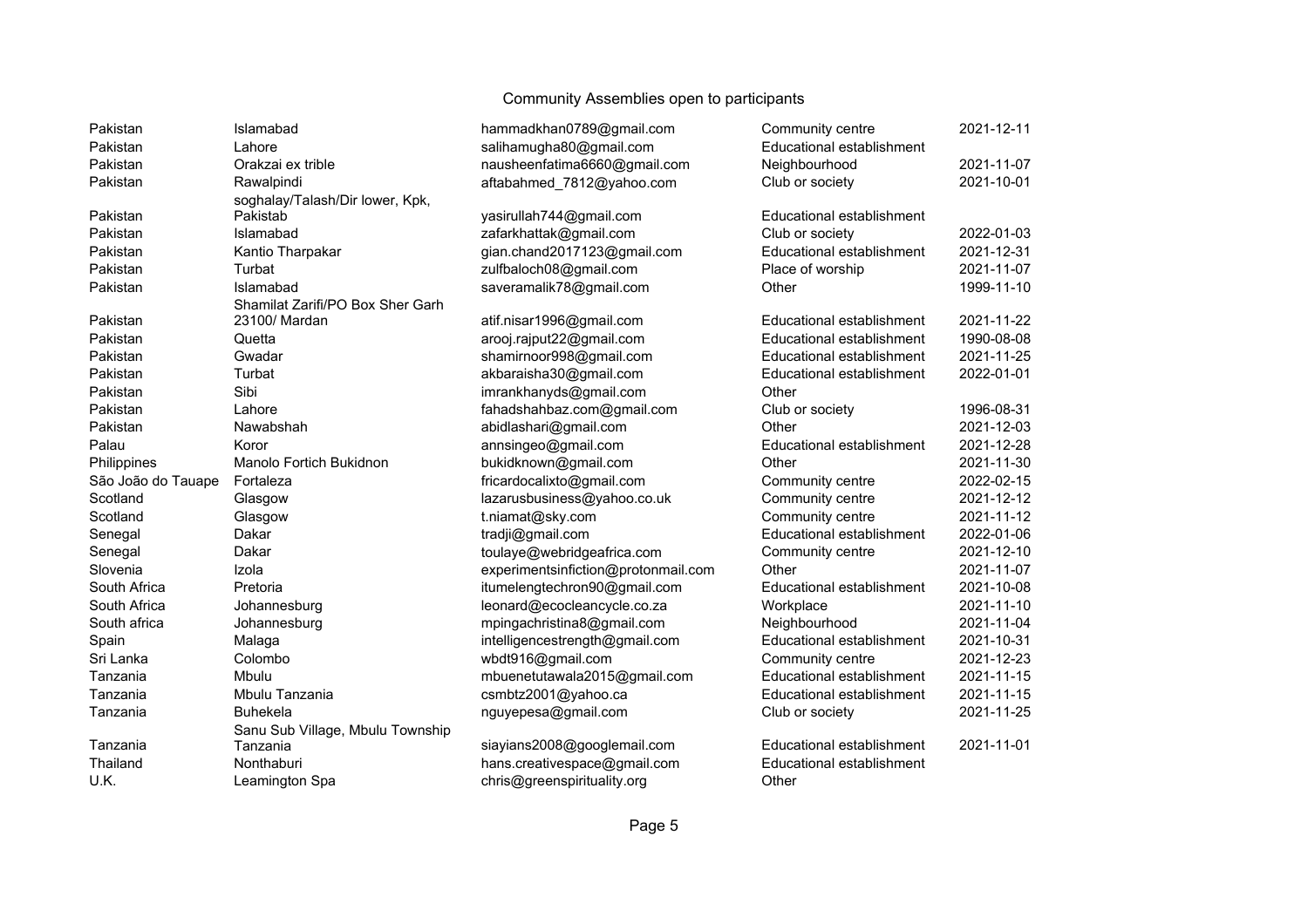| Uganda               | P.O.Box 454                | aldoadomati97@gmail.com         | Community centre          | 2021-11-20 |
|----------------------|----------------------------|---------------------------------|---------------------------|------------|
| Uganda               | Kikandwa                   | johnkaganga@gmail.com           | Club or society           | 2021-12-31 |
| <b>UK</b>            | Shouldham, King's Lynn, UK | d_pallavi@hotmail.com           | Neighbourhood             | 2022-10-01 |
| UK                   | Glasgow                    | ruthhart@gdaonline.co.uk        | Other                     | 2021-12-15 |
| UK                   | Devizes                    | margaret.u.green@btinternet.com | Neighbourhood             | 2021-11-24 |
| UK                   | Harrow                     | cw.forests@woodbridge.f9.co.uk  | Neighbourhood             | 2022-03-12 |
| Uk                   | Helston                    | Candyskull2018@gmail.com        | Other                     |            |
| United Kingdom       | Sheffield                  | hello@ubilabnetwork.org         | Club or society           | 2021-06-12 |
| United Kingdom       | Warminster                 | nick.gardham@corganisers.org.uk | Neighbourhood             | 2021-01-12 |
| United Kingdom       | Exeter                     | olya@maketank.org.uk            | Community centre          | 2022-01-15 |
| United Kingdom       | Huddersfield               | tom@climatevoices.org.uk        | Neighbourhood             | 2021-11-29 |
| United Kingdom       | Lancaster                  | philcornerstonecafe@gmail.com   | Neighbourhood             | 2021-12-18 |
| United Kingdom       | Callington                 | meljoyguy@hotmail.com           | Community centre          | 2022-07-17 |
| United Kingdom       | Kendal                     | ds@kendal.ac.uk                 | Educational establishment | 2021-11-30 |
| United Kingdom       | London                     | alicegibb@hotmail.co.uk         | Workplace                 | 2022-10-01 |
| United Kingdom       | Swindon                    | tristan.strange@gmail.com       | Community centre          | 2021-10-11 |
| United Kingdom       | <b>NORTHAMPTON</b>         | sharjahclare@gmail.com          | Neighbourhood             | 2021-12-12 |
| United Kingdom       | Welshpool                  | djfrance25@gmail.com            | Neighbourhood             | 2022-08-01 |
| United Kingdom       | London                     | sachbean@gmail.com              | Club or society           |            |
| United Kingdom       | Salisbury                  | prinsloosarah2@gmail.com        | Other                     | 2022-05-01 |
| United Kingdom       | <b>NORTHAMPTON</b>         | whiteandrew993@gmail.com        | Place of worship          |            |
| United Kingdom       | London and Suffolk         | naomiannwayne51@gmail.com       | Other                     |            |
| United Kingdom       | Winchcombe                 | chrisjetchells@me.com           | Neighbourhood             | 2021-11-21 |
| United Kingdom       | Gunnislake                 | thebarton@icloud.com            | Neighbourhood             | 2021-01-12 |
| United Kingdom       | Lewes                      | jane.teacher@aol.co.uk          | Other                     | 2022-10-01 |
| United Kingdom       | Devon                      | sarahlbrand@gmail.com           | Other                     | 2022-01-02 |
| United Kingdom       | Ketteringham               | rosie.spooner@me.com            | Club or society           | 2021-11-28 |
| United Kingdom       | Oxford                     | cgnmin@phonecoop.coop           | Educational establishment | 2020-10-01 |
| United Kingdom       | Biggar                     | traumascotland@gmail.com        | Place of worship          | 2021-01-15 |
| United Kingdom       | <b>EDINBURGH</b>           | jcsubmit@gmail.com              | Neighbourhood             | 2021-01-12 |
| United Kingdom       | London                     | hello@creative-city.co.uk       | Neighbourhood             | 2021-06-11 |
| United Kingdom       | Edinburgh                  | nick@greenangelsyndicate.com    | Club or society           | 2021-11-10 |
| <b>United States</b> | Montclair                  | sb22000@yahoo.com               | Neighbourhood             | 2021-11-01 |
| <b>United States</b> | Santa Monica               | zan@zdscommunications.com       | Other                     | 2021-11-01 |
| US                   | <b>Boulder</b>             | the.dragons.be.here@gmail.com   | Other                     | 2022-01-22 |
| <b>USA</b>           | Springfield                | markmaginn91@gmail.com          | Educational establishment | 2022-01-05 |
| Zambai               | Choma zambia               | superkalenga1234@gmail.com      | Community centre          | 2021-11-26 |
| Zambia               | Kabwe, Zambia              | dalitsobandathesecond@gmail.com | Other                     | 2021-12-04 |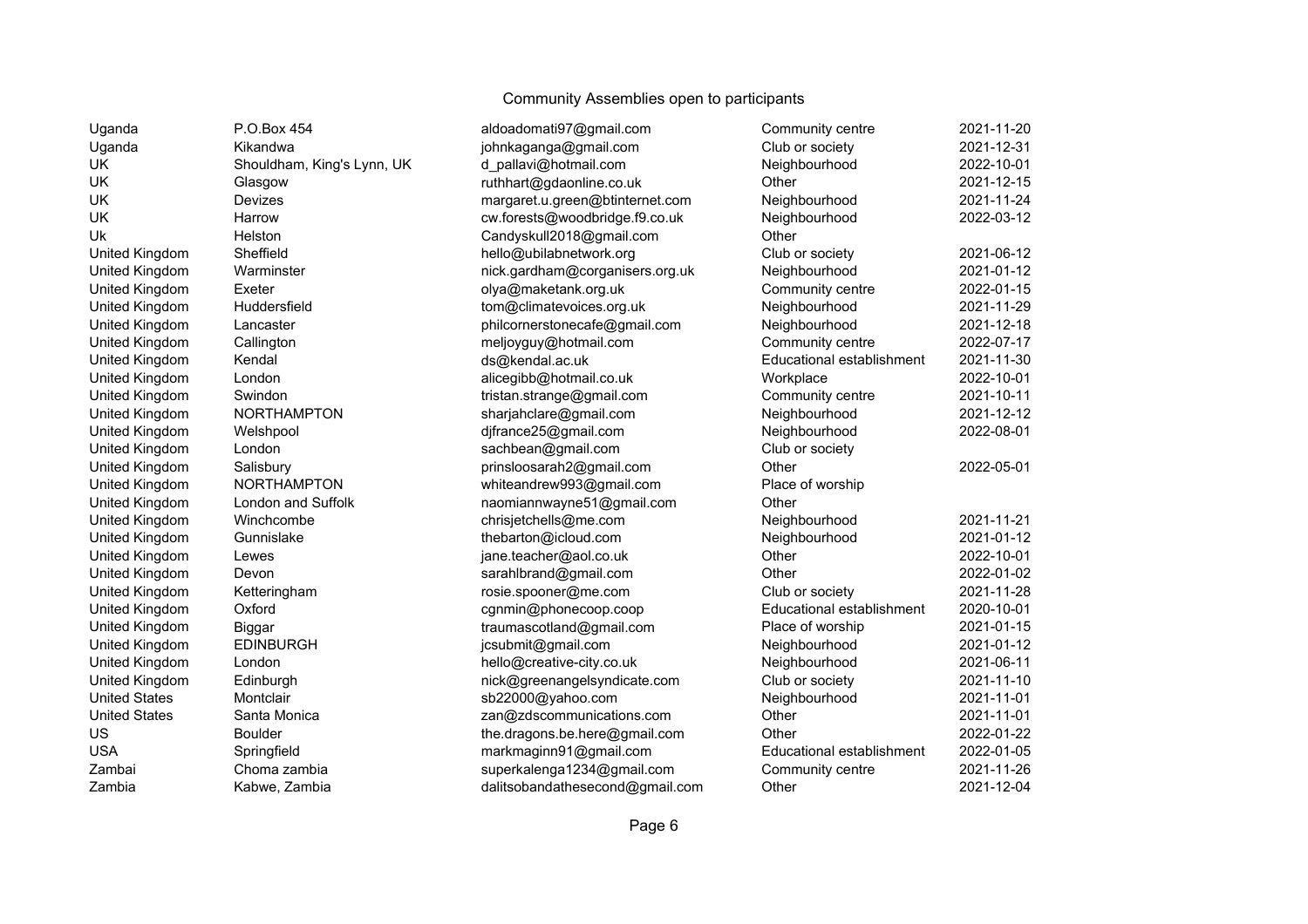| Zambia   | Kazungula    | johnkakandelwa@gmail.com     | Club or society  | 2021-12-17 |
|----------|--------------|------------------------------|------------------|------------|
| Zambia   | Lusaka       | carensamatemba7@gmail.com    | Community centre | 2021-11-11 |
| Zambia   | Kasempa      | blessingssamatemba@gmail.com | Community centre | 2021-11-11 |
| Zambia   | Lusaka       | phiriselina017@gmail.com     | Community centre | 2021-11-22 |
| Zambia   | Lusaka       | mbewelangford16@gmail.com    | Club or society  | 2021-11-24 |
| Zambia   | Livingstone, | mulengakalin@gmail.com       | Community centre | 2021-11-26 |
| Zambia   | Kabwe        | Sberinaba@gmail.com          | Community centre | 2021-11-08 |
| Zimbabwe | Harare       | izonehubzim@gmail.com        | Other            | 2021-11-26 |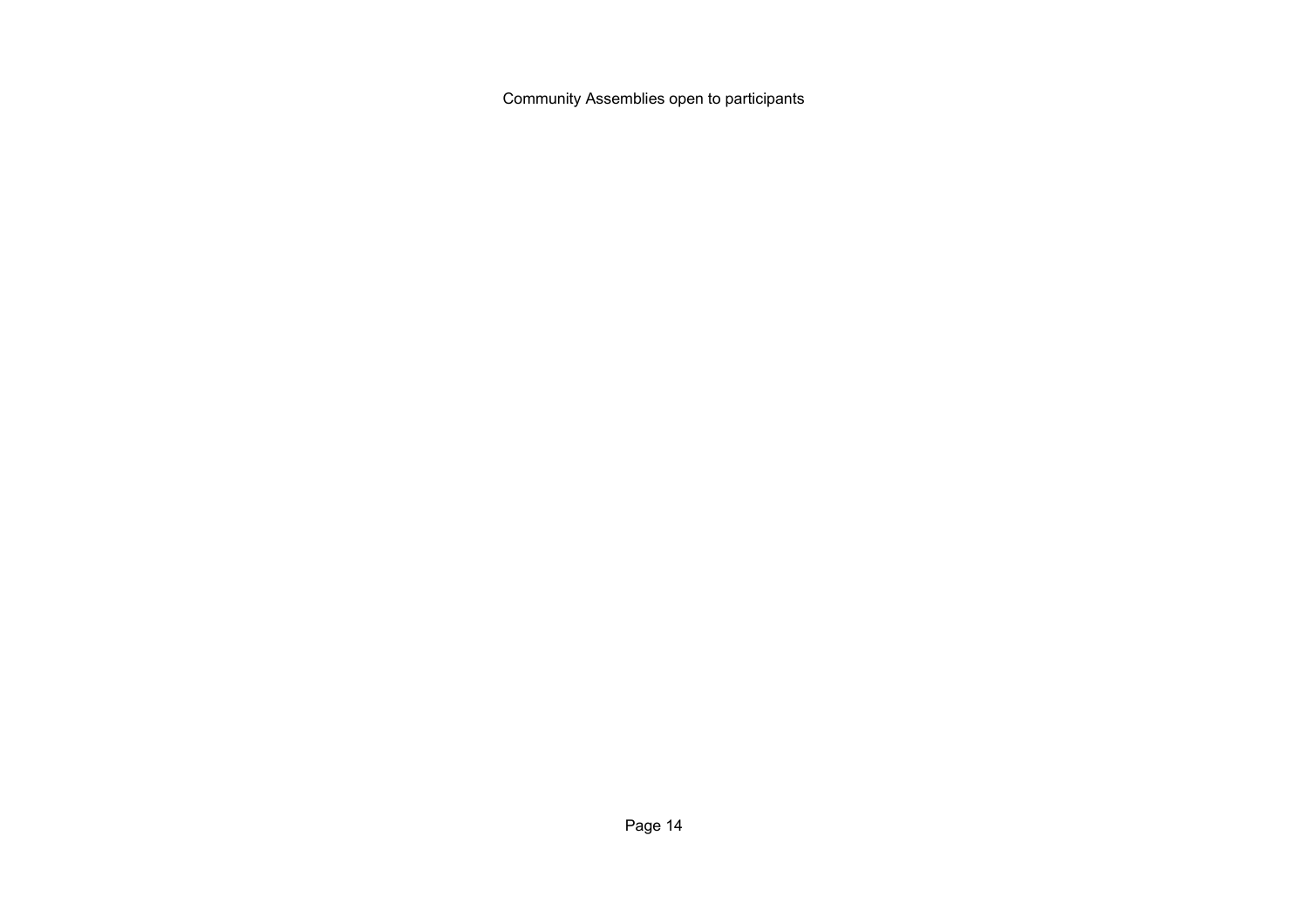**NOTES TAGS**